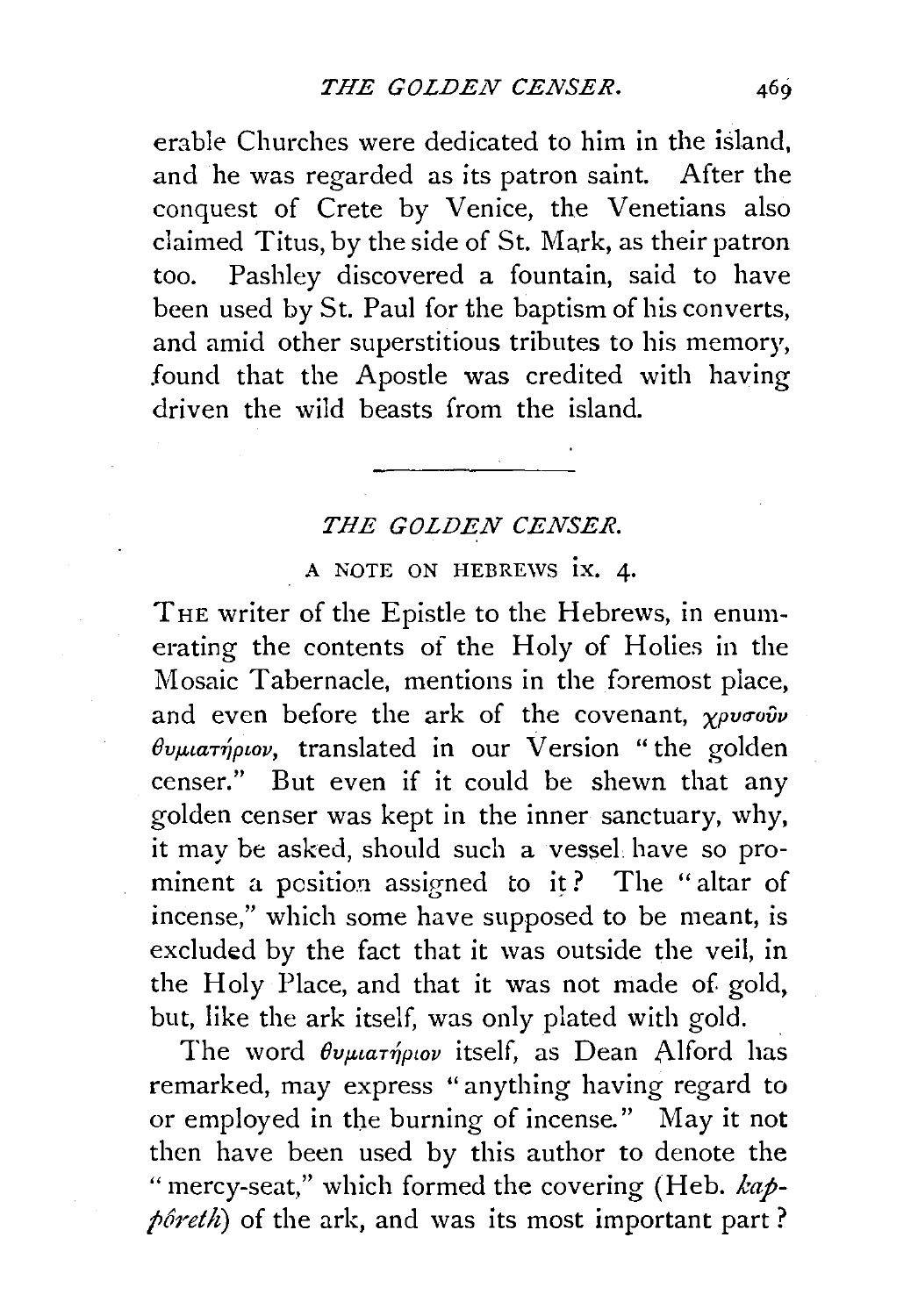This explanation removes every difficulty. For, first, the golden *kappôreth* was within the veil and in the Holy of Holies. Secondly, it was " of pure gold" (Exod. xxv.  $17$ ), and thus distinguished from the rest of the ark, which is next described as only "overlaid round about with gold." Thirdly, it was the most important feature of the inner sanctuary, which is therefore called, in  $\bar{1}$  Chronicles xxviii.  $\bar{1}$ , "the "place (or house) of the mercy-seat" (Heb. *Betit kapporetlt).* Fourthly, it was used on the great day of the atonement by the high priest as a censingplace ( $\theta\nu\mu\mu\pi\eta\rho\iota\sigma\nu$ ). Two significant ceremonies were performed by him within the veil on that day. The *first* was the burning of incense at the mercy-seat; the second was the sprinkiing of the blood of the goat upon or towards the mercy-seat. Both of these acts were of a propitiatory character. As to the former, he was directed to take with him into the Holy of Holies a censer *(πυρεΐον, LXX.)* full of burning coals of fire from off the altar before the Lord, that *the cloud o\_f the incense might cover tlte mercy-seat,*  " that he die not" (Lev. xvi.  $13$ ). Surely it was very natural, then, that a writer so intimately acquainted with all the details of the Levitical ritual, having in his mind this very characteristic use of the golden covering of the ark on that day of atonement on which he lays so much stress, should describe it as a golden censing-place. For it was not only the sprinkled blood that gave to the sacred *kapporeth* its usual name of *το iλαστήριον*, the place of atonement, but the offering of the incense in a cloud which overshadowed it, and in which the Divine Presence was manifested. (See Lev. xvi. 2, and Exod. xxv. 22.)